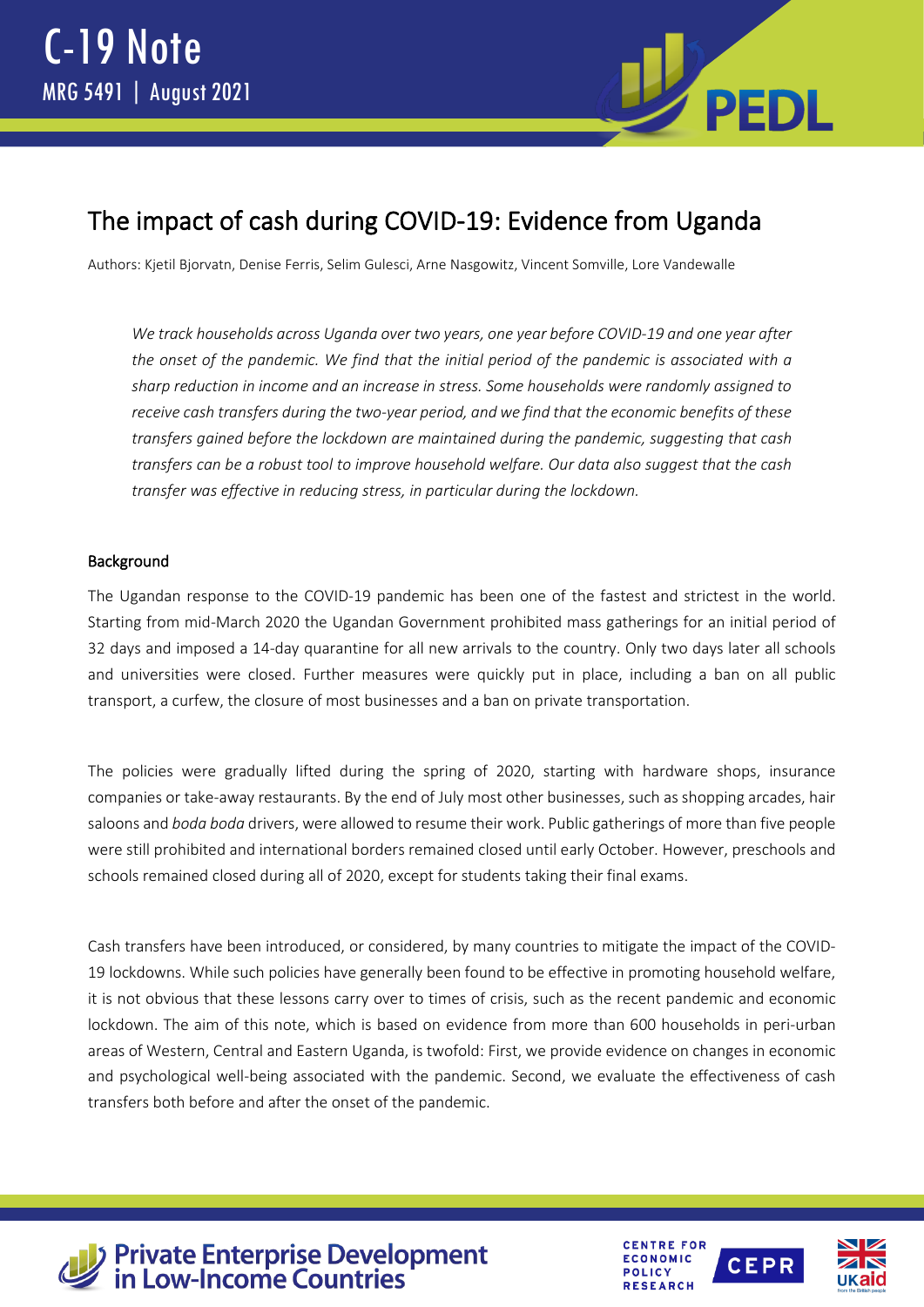#### Data

We tracked the households over a period of more than two years, from late 2018 to early 2021. Some of these households were randomly assigned to receive cash transfers as part of a research project, framed as support for business investment, while other households received no such support, thereby constituting the control group. The cash transfers were paid to the female household head in three instalments, during the spring, summer and fall of 2019 and 2020 (to coincide with the beginning of each trimester of the school year). Accordingly, the first payment for all households was carried out in March 2019, with the final payment being paid in October 2020.<sup>[1](#page-1-0)</sup> Each payment was approximately 250,000 Ush, implying a yearly transfer of around 750,000 Ush (which amounts to 200 USD, 580 USD PPP). To put this into perspective, the weekly income of the Control group in the year prior to COVID-19 was around 70 000 Ush, hence a yearly average of around 3.6 million Ush, with the cash transfers thereby corresponding to 20 percent of the household income.

In this note, we report from seven survey rounds, the first three rounds prior to the COVID-19 lockdown and the last four rounds after the onset of the pandemic.<sup>[2](#page-1-1)</sup> We include only households that were interviewed in all surveys, such that we have a balanced panel, and restrict ourselves to two dimensions of well-being: economic, in the form of household income, and psychological, in terms of stress. Our measure of income is the household's income during the last week.<sup>[3](#page-1-2)</sup> Importantly, the time frame of the surveys does not overlap with the payment of the transfers, and hence our measure of income does not include cash from the project. For instance, when asking about income in the last week or month, no transfers had been made in that timeperiod.

Stress is measured using Cohen's Perceived Stress Scale, which consists of 10 questions each measured on a five-point scale from 0 (Never) to 4 (Very often), and hence a total score ranging from zero to 40. The questions refer to "your feelings and thoughts during the last month", on being "upset because of something that happened unexpectedly", "unable to control the important things in your life", "angered because of things that were outside of your control", etc.

#### Methodology

Cash transfers were randomly assigned to the households, allowing us to make causal statements on the impact of cash transfers on well-being. Since cash was offered to the households both before the onset of COVID-19 and during the lockdown, any differences in outcomes between treatment and control group will be due to the cumulative effect of the intervention over time. This allows us to answer the question of whether







<span id="page-1-0"></span><sup>&</sup>lt;sup>1</sup> The results presented in this note are derived from a larger, on-going project investigating the impact of subsidized childcare and cash transfers on business development. The present note does not include households that received subsidized childcare.

<span id="page-1-1"></span><sup>&</sup>lt;sup>2</sup> Due to travel restrictions, the first two COVID surveys, in April and August 2020, were conducted by phone.

<span id="page-1-2"></span><sup>&</sup>lt;sup>3</sup> In the physical surveys, the time frame of income was the preceding month, while in the phone surveys, it was the preceding week. To have a consistent measure (weekly income), we divide monthly income by four.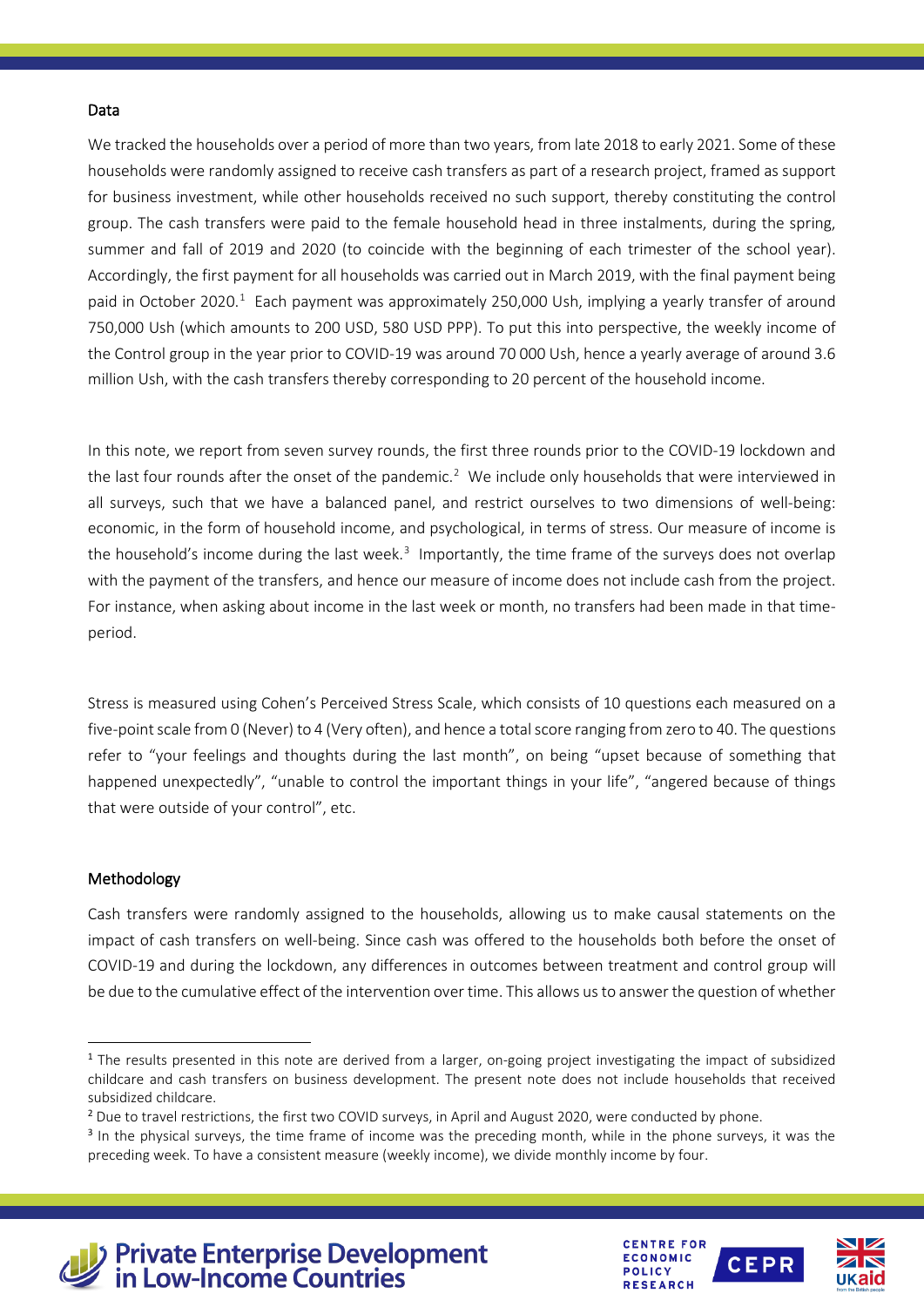the impact of the cash transfer can be sustained during a time of crisis but does not allow us to address the question of the impact of cash transfers introduced as a response to the crisis. Note that the first survey, conducted in November 2018, constitutes the baseline, with interventions being implemented in early 2019.

# Results

Starting with income, illustrated in Figure 1, we find that the lockdown is associated with a sharp, but relatively short-lived, downturn in household income. The immediate impact of the lockdown is evidenced from the drop from February 2020 (just before COVID-19) to April 2020 (when the severe lockdown measures had just been introduced). For the control group, incomes fall from around 60 000 Ush to 20 000 Ush, while for the cash group the fall is even more dramatic: from around 100 000 Ush to 20 000 Ush. We observe, however, that income levels for both treatment and control groups rebound after the immediate initial shock, suggesting a quick response to the gradual easing of lockdown measures.

Considering the impact of the transfers, we observe from Figure 1 that the intervention caused substantial gains in household income prior to COVID-19. During the initial period of the lockdown, as captured by the April 2020 survey, the transfer did not have any impact on income, possibly because of the governmentimposed limitations on economic activity. In the ensuing months, the income of the cash group again dominates that of the control group, but in the final survey it appears that the control group has caught up with the treatment group, which could suggest that the impact of the cash treatment, with the last payment being made in the fall of 2020, is not an enduring one. Note that the income level at baseline (November 2018) is roughly the same for the treatment group and the control group, which is as expected due to randomization.







**Private Enterprise Development<br>in Low-Income Countries** 

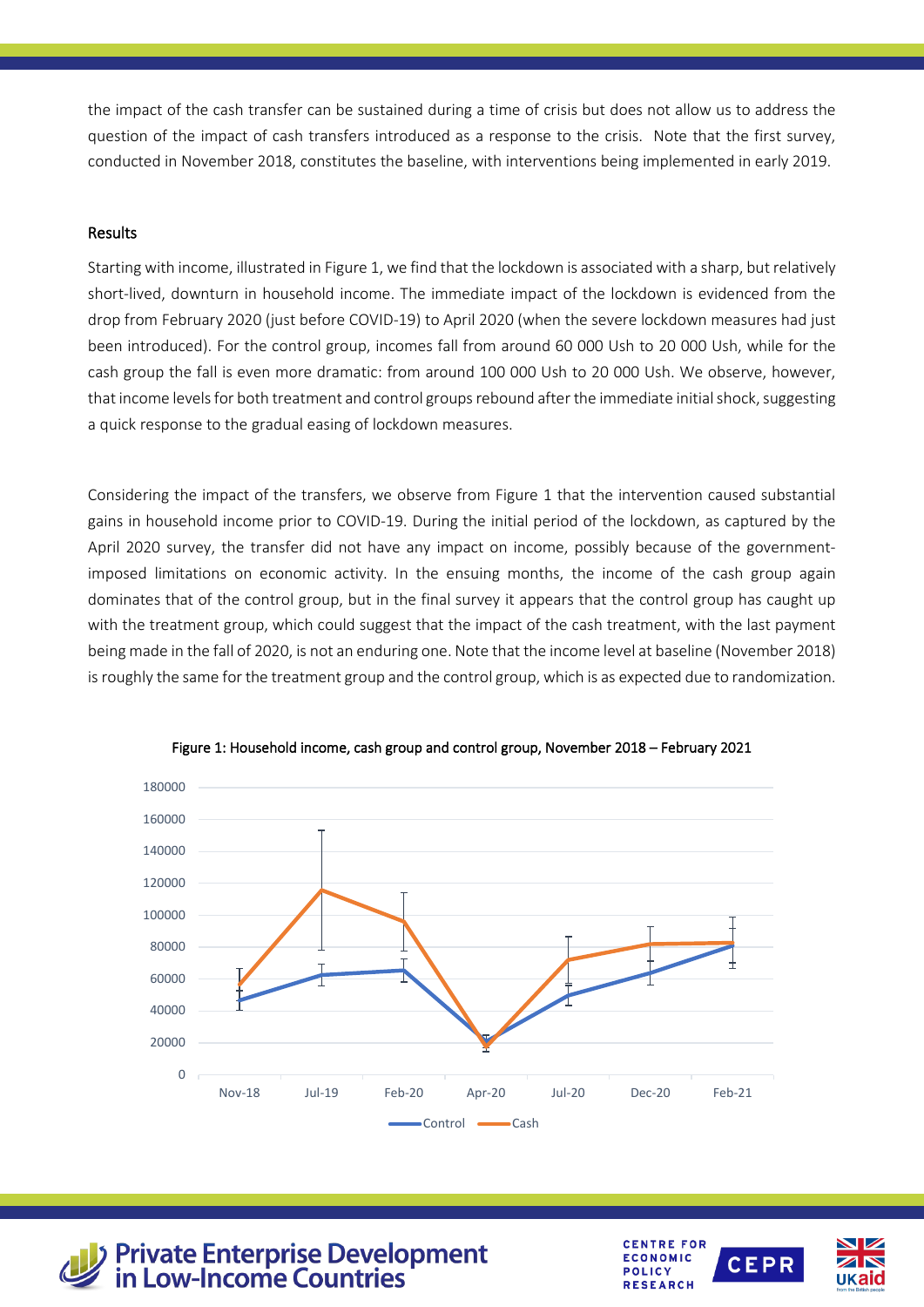*Note: The graph shows the development of household income in Uganda shillings (and standard error bands), based on the question "What was your household's income during the last week?". There are seven survey rounds, from November 2018 (baseline) to February 2021 (end line), with the November 2018 to February 2020 being pre-lockdown and April 2020 to February 2021 being post-lockdown.*

Turning to stress, we find that the initial stage of the lockdown is associated with a sharp increase, as illustrated in Figure 2, but also that stress goes down as the lockdown measures are eased. In fact, the changes in stress mirror quite closely the changes in income, with lower income being associated with higher stress. Looking at the causal effect of cash, the cash group reports lower levels of stress for the entire period after the baseline, with the difference being particularly marked after the initial lockdown (and significantly lower for the July 2020 and February 2021 surveys). Note that there is a slight imbalance in the level of stress at baseline (November 2018). However, given that the baseline level of stress is actually higher for the cash group, our treatment effects do not seem to be driven by this initial imbalance.



Figure 2: Stress, cash group and control group, November 2018 – February 2021

*Note: The graph shows the respondent's stress (and standard error bands), based on Cohen's Perceived Stress Scale, which consists of 10 questions each measured on a five-point scale from 0 (Never) to 4 (Very often), and hence a total score ranging from zero to 40. There are seven survey rounds, from November 2018 (baseline) to February 2021 (end line), with the November 2018 to February 2020 being pre-lockdown and April 2020 to February 2021 being post-lockdown.*



**Private Enterprise Development<br>in Low-Income Countries** 

**CENTRE FOR ECONOMIC POLICY RESEARCH**